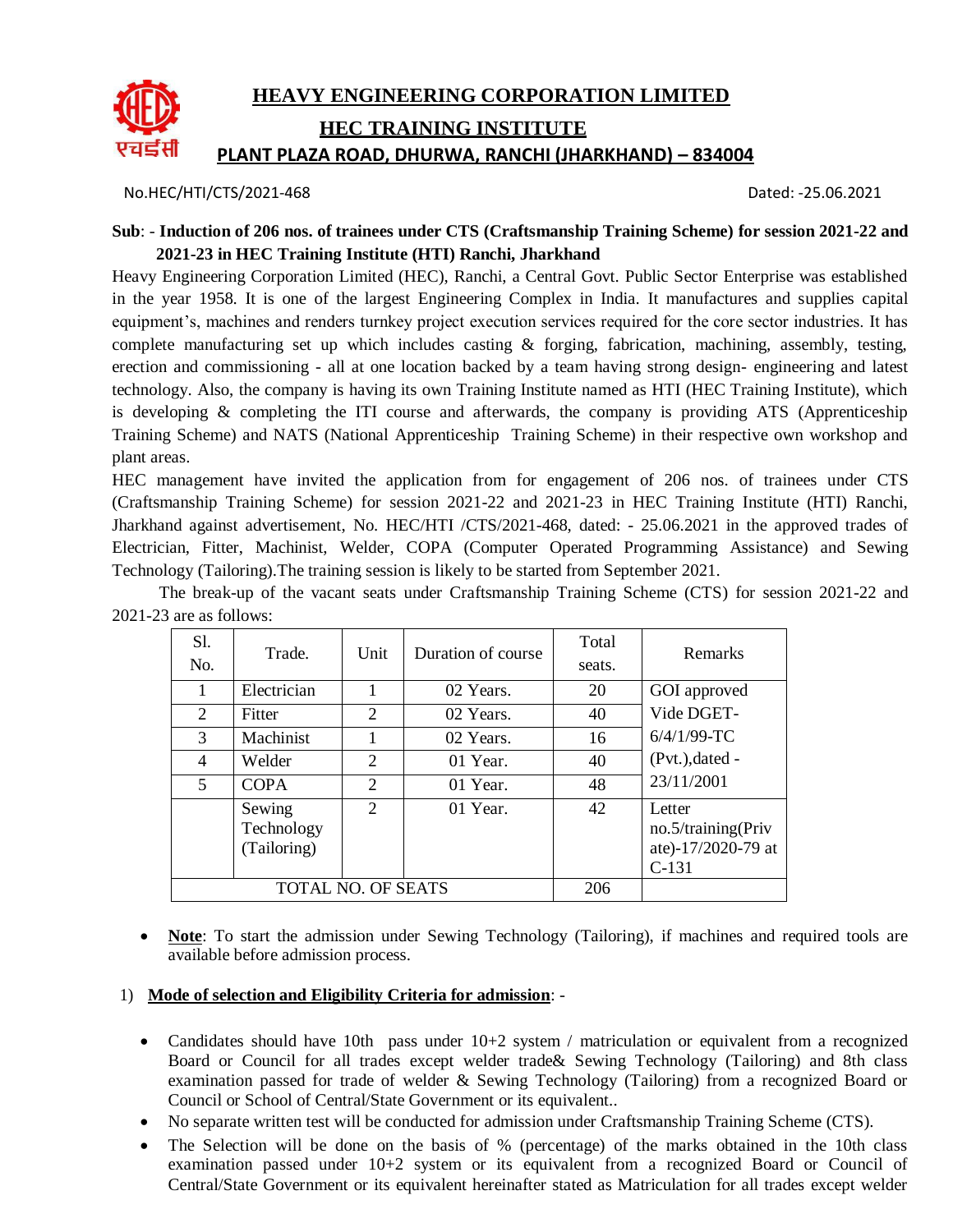& Sewing Technology (Tailoring). And the qualification for Welder & Sewing Technology (Tailoring) trade should be 8th class passes from a recognized Board or Council or School of Central/State Government or its equivalent. If 10th pass candidate apply for welder & Sewing Technology (Tailoring) trade then priority will be given to the 8th class examination pass and in absence of the same, 10th class examination passed candidates may be considered for the same

- For those candidates, whose results are based on CGPA, the percentage of marks will be calculated by the candidates, formula / method recommended by the Board/Council.
- A merit list (Category wise) of total eligible candidates will be prepared manually by HTI for counselling and admission in the CTS course. The candidates will be admitted to fulfill the allotted seats within the prescribed date of admission by issuing different merit lists one by one.
- In the first merit list, 164 candidates will be called for first round counselling by uploading the same on **HEC website** [www.hecltd.com.](http://www.hecltd.com/)(Category wise) and on Notice Board of HTI to fulfill the allotted seats within the prescribed date and time.
- After first round counselling, date and time of first merit list, if seats are still vacant then second merit list will be prepared based on the merit list (Category wise) and uploaded on **HEC website** [www.hecltd.com.](http://www.hecltd.com/) and on Notice Board of HTI for second round counseling.
- After the counselling date and time of second merit list, if seats are still vacant then for fulfillment of all vacant seats as per the advertisement, an open round counselling (Category wise) will be done for avoiding further delay of commencement of classes, as well as the session as per NCVT norms and guidelines.

#### **a) Open Round Counselling**: -

- Those candidates, who fail to attend the first and second round counselling they may also be allowed to participate in the open round counselling.
- The open round counselling is scheduled to be held on **07.09.2021 to 09.09.2021** strictly on merit basis with as per records of HTI Main Gate entry, attendance time from 09.00 am to 12.00 am. Failing the time schedule no any candidate will be entertained for counselling on the same date.
- After 12.00 am a merit list will be prepared (Category wise) wise of all the eligible reported candidates and accordingly counselling will be done for the same.
- After successful completion of open round counselling no further counselling will be entertained to avoid the session delayed.

#### **b) In Open-Round counselling, Candidates are advised to go through the following processes**: -

- The all applied eligible candidates may participate in open round counselling strictly on time by 09:00 am to 12.00 am on the scheduled date **07.09.2021 to 09.09.2021** at HTI (HEC Training Institute, Plant Plaza Road, Ranchi- 4, Jharkhand) along with the all required documents.
- No candidate will be allowed on any pretext/ ground after 12.00 am on the scheduled date of counselling.
- Admission will be taken, strictly category wise, from **07.09.2021 to 09.09.2021**, on the basis of merit against the vacant seats, among the eligible reported candidates at scheduled date and time.
- No claim will be entertained against filled up vacant seats.
- Selected candidates will have to deposit a sum of Rs.1000/- (Rupees One thousand only) as medical examination fee in favor of **HEAVY ENGINEERING CORPORATION LIMITED** payable at **RANCHI** either through Demand Draft (DD) of any Nationalized Bank or by swipe machine available at HEC Headquarters, Ranchi or through Net Banking, at the time of counselling to the following details:

| Name of the organization | <b>HEAVY</b>                        | <b>ENGINEERING</b>  | <b>CORPORATION</b> |  |
|--------------------------|-------------------------------------|---------------------|--------------------|--|
|                          | <b>LIMITED</b>                      |                     |                    |  |
| Name of the Banker       |                                     | STATE BANK OF INDIA |                    |  |
| Name of Branch & Address | Hatia (0207), Dhurwa, Ranchi-834004 |                     |                    |  |
| Bank Account No.         | 11026359617                         |                     |                    |  |
| <b>IFS</b> Code          | SBIN0000207                         |                     |                    |  |

- Candidates will be allowed to join the course after counseling and medical fitness test from HEC Medical Division.
- The candidates have to bring all required documents in original and two sets of self attested Photo-copies of each.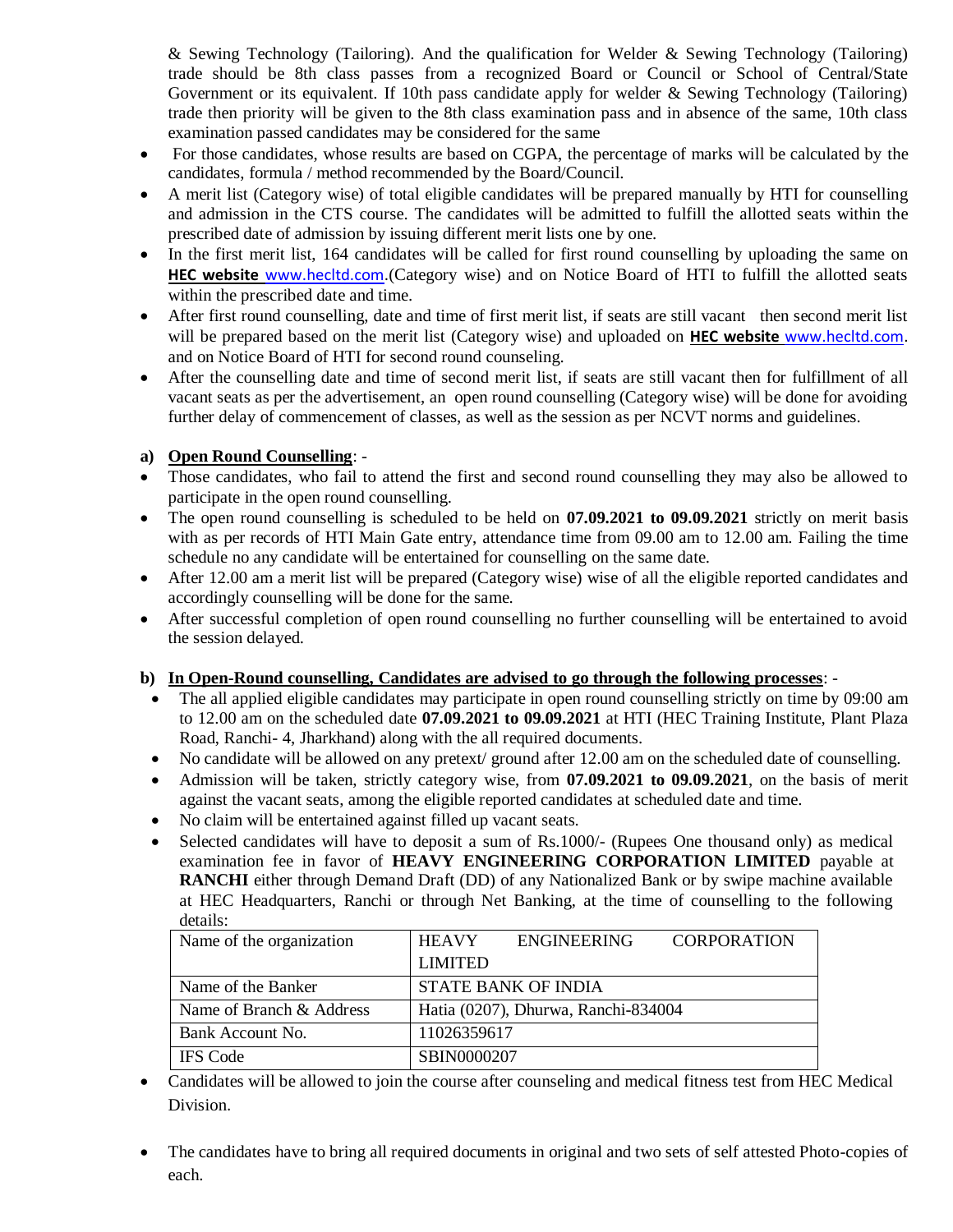- The candidates have to bring 05 (five) no. of recent colored passport size photographs.
- Candidates are advised to visit **HEC website** [www.hecltd.com.](http://www.hecltd.com/) for any amendment/ more details.

# **2) Process for the seniority:-**

In case of the candidates having same or equal marks in class 10th pass/Matriculation or equivalent then their seniority will be decided according to the date of birth in favour of older candidate. Again in the case of candidate having same date of birth then their seniority will be decided as per the first letter of the first name of the candidate as English alphabet.

## 3) **Weightage**: -

An additional weightage of 10% (Ten percent) marks of the total marks obtained will be added in the obtained marks by the candidate in their qualifying  $10<sup>th</sup>$  pass examination, in case of wards of HEC: (i) Employees (ii) Ex-Employees (iii) Contract Workers (IV) Hatia displaced families and (v) Dependent of the deceased employees subject to maximum 100 % i.e. after adding 10% it must not exceed 100%.

## 4) **Age Limit**: –

Age of the applicant as on  $31<sup>st</sup>$  July 2021 should be minimum fourteen (14) years and maximum 40 (forty) years and age relaxation for SC/ST/OBC is applicable as per the guidelines of Government of Jharkhand.

## 5) **Reservation**:

The reservation for SC (Schedule Caste) = 10%, ST (Schedule Tribe) = 26%, OBC (Backward Class and Extreme Backward Class) = 14%, EWS (Economically Weaker Section) = 10%, UR (Unreserved) = 40% and PH (Physically Challenged) = 4% horizontally in all categories, shall be given in accordance with the concurrent or latest regulations of Govt. of Jharkhand.

## 6) **Application Fee**: -

| Others, OBC (NCL), EWS                   | Rs. 750/- (Rupees Seven hundred) fifty only |
|------------------------------------------|---------------------------------------------|
| SC, ST and PWD (Persons with Disability) | Fee Exempt.                                 |

#### **7) Admission Fee structure:**

The fee structure for the current session as approved earlier for previous session is as follows:

| Sl. No. | <b>Type of Fees</b>                     | <b>Payment mode</b> | In Rs.   |
|---------|-----------------------------------------|---------------------|----------|
|         |                                         | 3                   | 4        |
| 01      | <b>Registration Fee</b>                 | One Time            | 300.00   |
| 02      | Magazine Fee                            | One Time            | 400.00   |
| 03      | Library Fee                             | One Time            | 500.00   |
| 04      | <b>Examination Fee</b>                  | One Time            | 6000.00  |
| 05      | Sports Fee                              | One Time            | 500.00   |
| 06      | Development Fee                         | Annual 1st Year     | 15000.00 |
| 07      | Development Fee                         | Annual 2nd Year     | 15000.00 |
| 08      | <b>Annual Convocation Fee</b>           | One Time            | 500.00   |
| 09      | Tuition Fee(General, EWS & OBC only)    | Monthly             | 750.00   |
| 10      | Late fine for tuition fee.              | Per month           | 100.00   |
| 11      | <b>Caution Money for Workshop</b>       | One Time            | 1000.00  |
|         | (Refundable)                            |                     |          |
| 12      | Caution Money for Library (Refundable)  | One Time            | 500.00   |
| 13      | <b>Certification Verification Fee</b>   | One Time            | 200.00   |
| 14      | Medical Examination Fee (at the time of | One Time            | 1000.00  |
|         | counselling)                            |                     |          |

• Total fee will be deposited at the time admission.

## 8) **Mode of payment of fees and charges by trainees**:

All monthly fees and charges will be deposited cashless i.e. either through cheque or demand draft drawn in favour of **Heavy Engineering Corporation Limited,** payable at **Ranchi** or swipe machine available at cash counter of Headquarter HEC Ltd. from  $10<sup>th</sup>$  day to  $20<sup>th</sup>$  day of every month and one copy of receipt will be deposited by the trainee in HTI for records. The trainee will also retain one receipt for their records. If the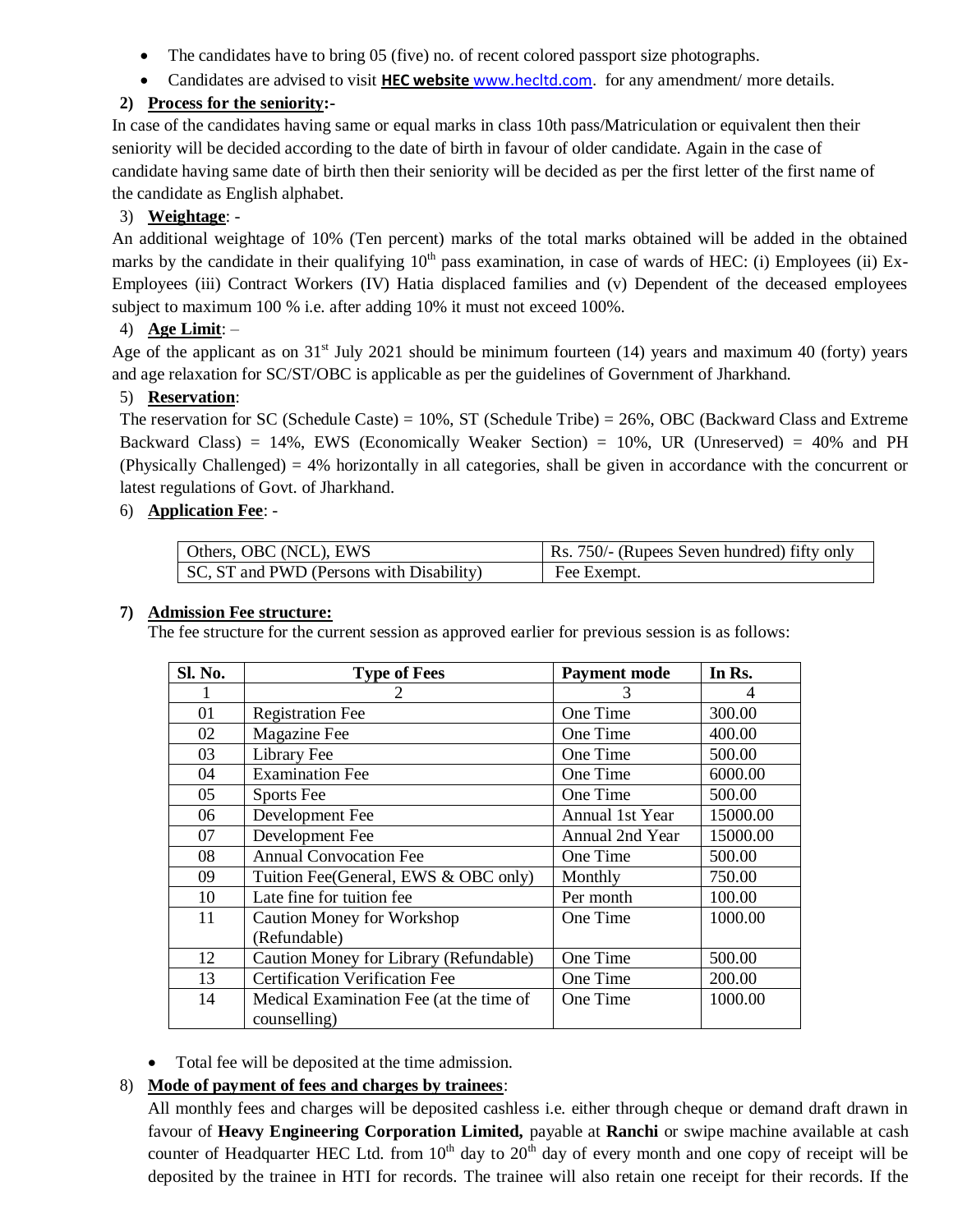candidate fails to deposit the fees till  $20<sup>th</sup>$  day of the month a penalty/fine of Rs.100/- per month will be charged.

### 9) **General Instructions**: -

- i) Application Form for admission under CTS (Craftsmanship Training Scheme) can be downloaded from HEC website [www.hecltd.com](http://www.hecltd.com/) / career page and also the same can be obtained from HTI (HEC Training Institute) from **25.06.2021 to 31.07.2021**.(8.00am to 5.00pm)
- ii) **Process for submission of application form**:

Complete filled up application form along with the documents mentioned at point no. '10' is required to be sent through speed post / registered post / by hand, in an envelope clearly mentioning the Advertisement No., Name of trainee, category at the top, to the following address – Principal, HEC Training Institute (HTI), Plant Plaza Road, Dhurwa, Ranchi-834004 (Jharkhand) latest by **31.07.2021 (up to 5:00 pm).** In case of late receipt or incomplete application, the same may summarily be rejected / cancelled.

- iii) All information regarding Process of admission and application forms are available at **HEC website** [www.hecltd.com.](http://www.hecltd.com/) / career page.
- iv) Company / Organization have no responsibility for any employment or other advance training after the completion of the training.
- v) Company has the right to terminate the trainee due to irregular absentee or any kind of misconduct during training period. If any information and documents submitted by the candidate is found false then the trainee may be terminated from his training.
- vi) If any trainee remains absent without information, action as deemed fit including discontinuation of training programme.
- vii) **If trainee wants to cancel their admission due any reason after taking admission than their admission fee in not refunded**.
- viii) **Application fee is non refundable.**

#### **10) Documents required with the application :**

The following documents are to be attached along with the application form as applicable: -

- A) Matriculation/10th pass certificate/ provisional certificate & School leaving/ Collage leaving certificate is mandatory to produce at the time of admission otherwise NO-Admission will be entertained in any circumstances.
- B) Mark sheet of Matriculation or equivalent. (as a Date of birth certificate)
- C) Caste certificate [SC/ST/OBC (Non-creamy layer)] issued by a competent authority.(If applicable)
- D) PWD (Person with disability) certificate (if applicable) issued by civil surgeon/ competent authority.
- E) EWS certificate issued by a competent authority. (If applicable)
- F) Certificate of being ward of HEC: employee/ Ex. employee/ Contract Worker, Hatia displaced/ Dependent of Diseased employee. (If applicable).
- G) Aadhar card (UID).
- H) Receipt of payment for application fee (HTI copy of challan or Demand Draft).
- I) Self undertaking (Enclosed in application form)

## 11) **Counselling & Document verification**:-

Candidates have to bring the following documents in original for verification and two sets of self-attested photocopy at the time of counselling: -

- i) Matriculation/10th pass certificate/ provisional certificate.
- ii) Mark sheet of Matriculation or equivalent. (as a Date of birth certificate)
- iii) Recent passport sized colored photograph 5 nos.
- iv) Caste certificate [SC/ST/OBC (Non-creamy layer)] issued by a competent authority.(If applicable)
- v) PWD (Person with disability) certificate (if applicable) issued by civil surgeon/ competent authority.
- vi) EWS certificate issued by a competent authority. (If applicable)